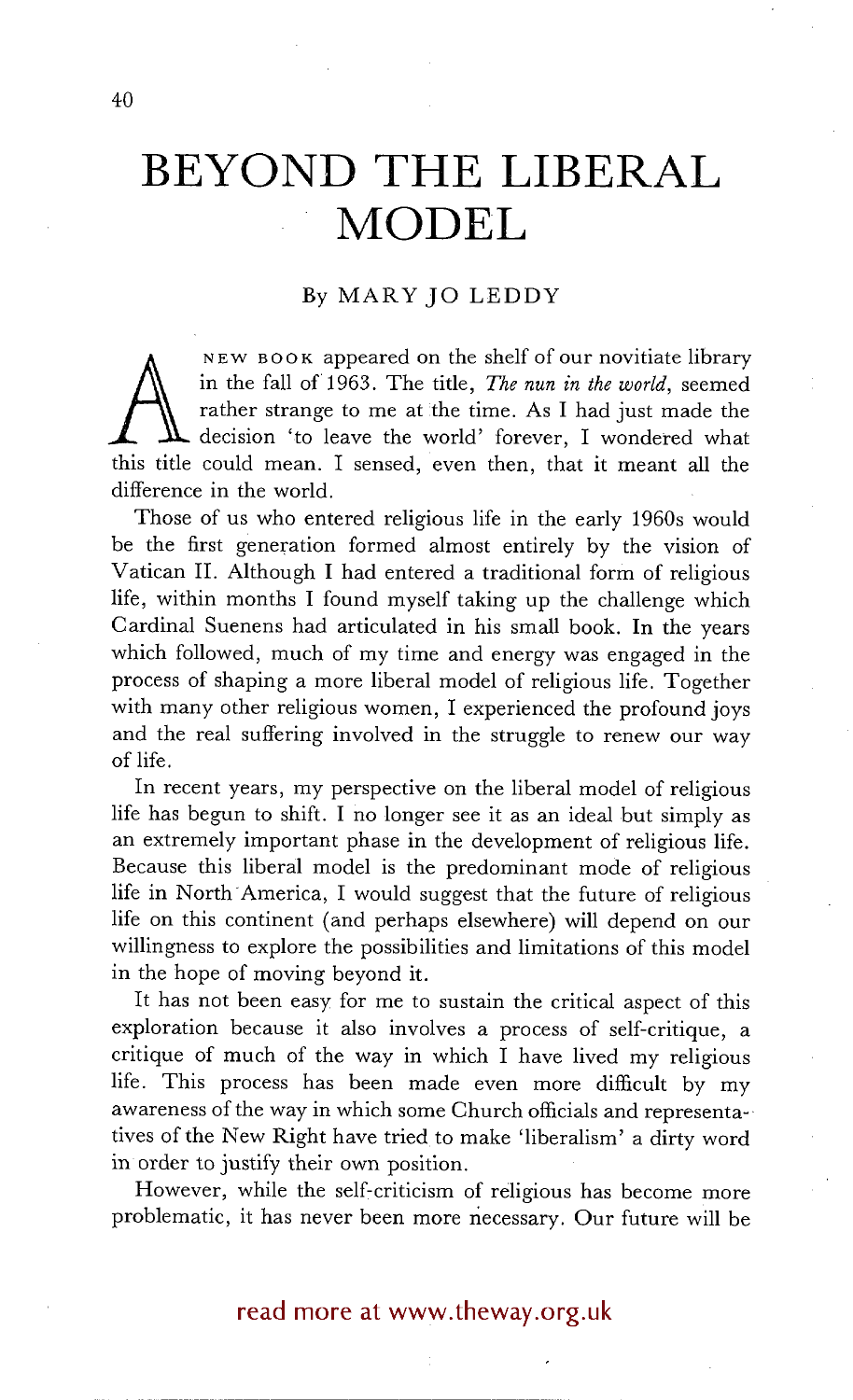as real as our committment to a realistic assessment of our present situation. To admit that there are problems with the liberal model of religious life is not to assume that this is the personal problem or fault of those who are living this way of life. It does presume that there is a cultural problematic and that the crisis in the liberal model of religious life reflects the wider and deeper crisis of liberalism in the West.

#### *Coping with historical decline: liberalism and conservativism*

Historians in the future may well reflect on the curious fact that many religious chose to become 'relevant' to the modern world in the mid 1960s precisely at the point that this world was almost past its prime.<sup>1</sup>

Whether we know it or not, those of us who live in the western world are going through a massive shift in historical consciousness: from a consciousness of being part of a well-developed world to an inchoate awareness of being part of a declining culture. This shift in consciousness makes all the difference in the world and is of crucial significance for religious life. Periods of shifts in historical 'consciousness have always been times during which there was a shift in the model of religious life-the founding of new communities and/or the revitalization of existing congregations.These were also the times when some congregations ceased to exist or moved into a survival pattern.

The process of historical decline is only beginning to be articulated but the truth of this perception is being recognized.<sup>2</sup> It is important for religious to reflect on this process of decline because, to the extent that we have become part of the modern world, we probably have internalized some of those patterns of decline within religious life.

*The decline of the American Empire* is an award-winning film by Quebec director Denys Arcand. In the opening scene, we hear an articulate and rather jaded academic give her analysis of the present state of affairs to a young reporter. In a time of historical decline, says the professor, people cease to invest their energy in a common social project and turn towards more individually-oriented projects such as personal development and the fulfillment of the self. Only in developing societies, she lectures, is there a social vision which is compelling enough to invite individuals to transcend their personal interests for the sake of something greater.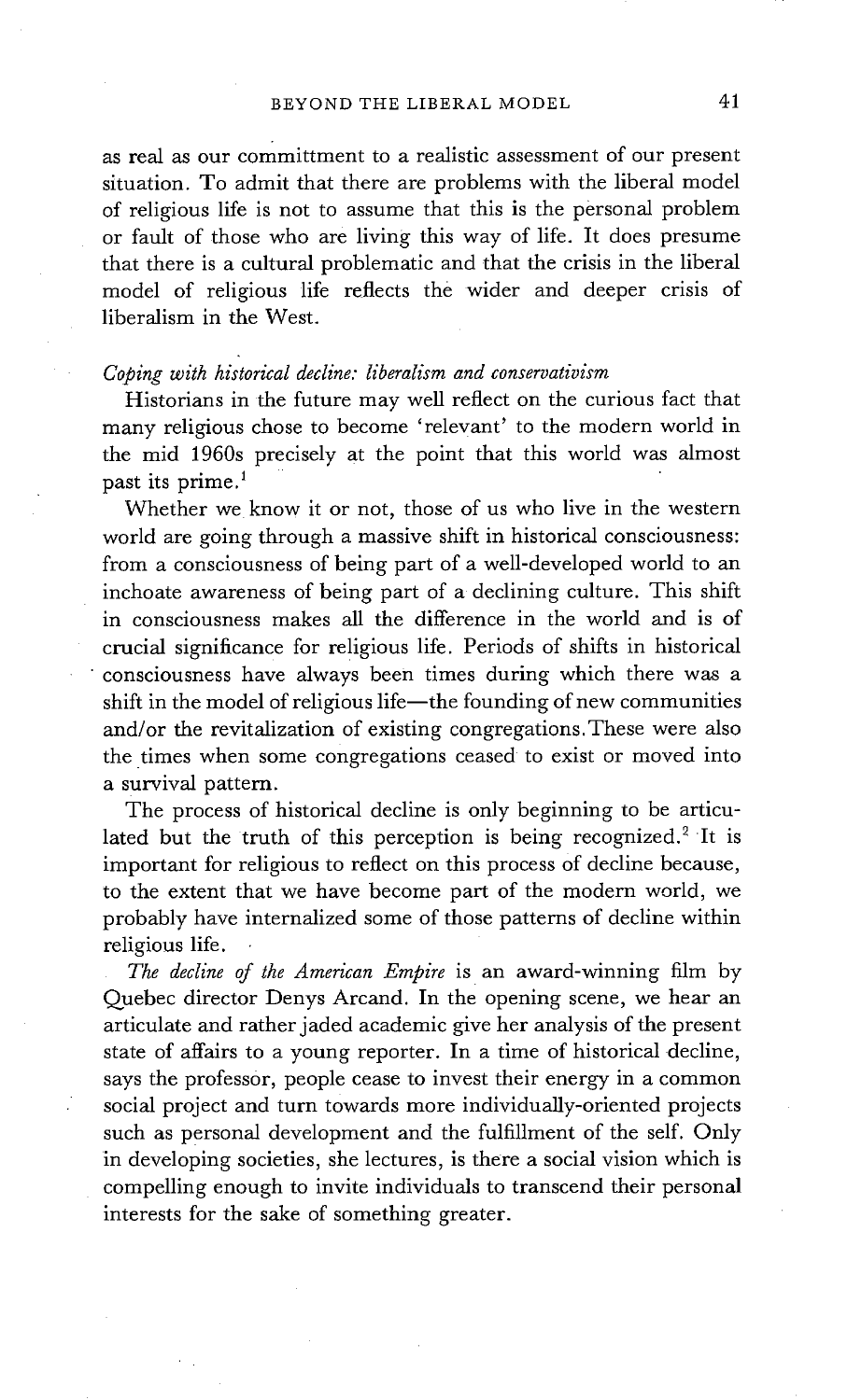The guiding image of this film has found a more extensive analysis in the writers of 'the school of decline'.<sup>3</sup> These writers prefer to focus their attention on the decline of America in particular rather than on the decline of the West in general. They are not suggesting that America will cease to be an important world power overnight but they are suggesting that it will no longer be the political and economic centre of the world. They refer to the emerging importance of the Pacific-rim countries and to the fact that America is now the largest debtor nation in the world. This fact in itself indicates the extent to which America has ceased to invest in the future and is more interested in living for the present moment.

The difference between a declining or developing society, so the film by Denys Arcand suggests, has everything to do with the relative strength or weakness of the common social vision within which an individual lives. Every social movement or political experiment begins with a vision which animates it and draws it forward. It is a vision which compels the response of those who share it. A common social vision or ideal is something which people aspire to, are exhilarated by and are willing to make sacrifices for. It transforms present actions and interprets it in terms of future possibilities. The fading of that vision coincides with the dissolution, whether dramatic or gradual, of the movement or socio-political institutions in which it is embodied.

The effort to cope with the loss of an overarching social vision and an imperative sense of the future takes at least two significant shapes within North America today: to use familiar terms, they can be called the 'conservative' and the 'liberal' political options.<sup>4</sup> My purpose in sketching the outlines of these two political options is to give an initial sense of how both of these options have become ways of coping (in society and in the Church) with the experience of historical decline.

The conservative effort (on the part of many and diverse groups) is directed towards bringing back some order and meaning in society. Quite simply, conservatives are concerned about the chaos and confusion they perceive in the lives of individuals and society. Thus, their concern about family values, morality and tradition. Although I have little sympathy for the solutions which the New Right offers to the problems of America, I do sense that they are closer to naming the heart of the matter than many give them credit for. 'They (the New Right) have tapped into the deep and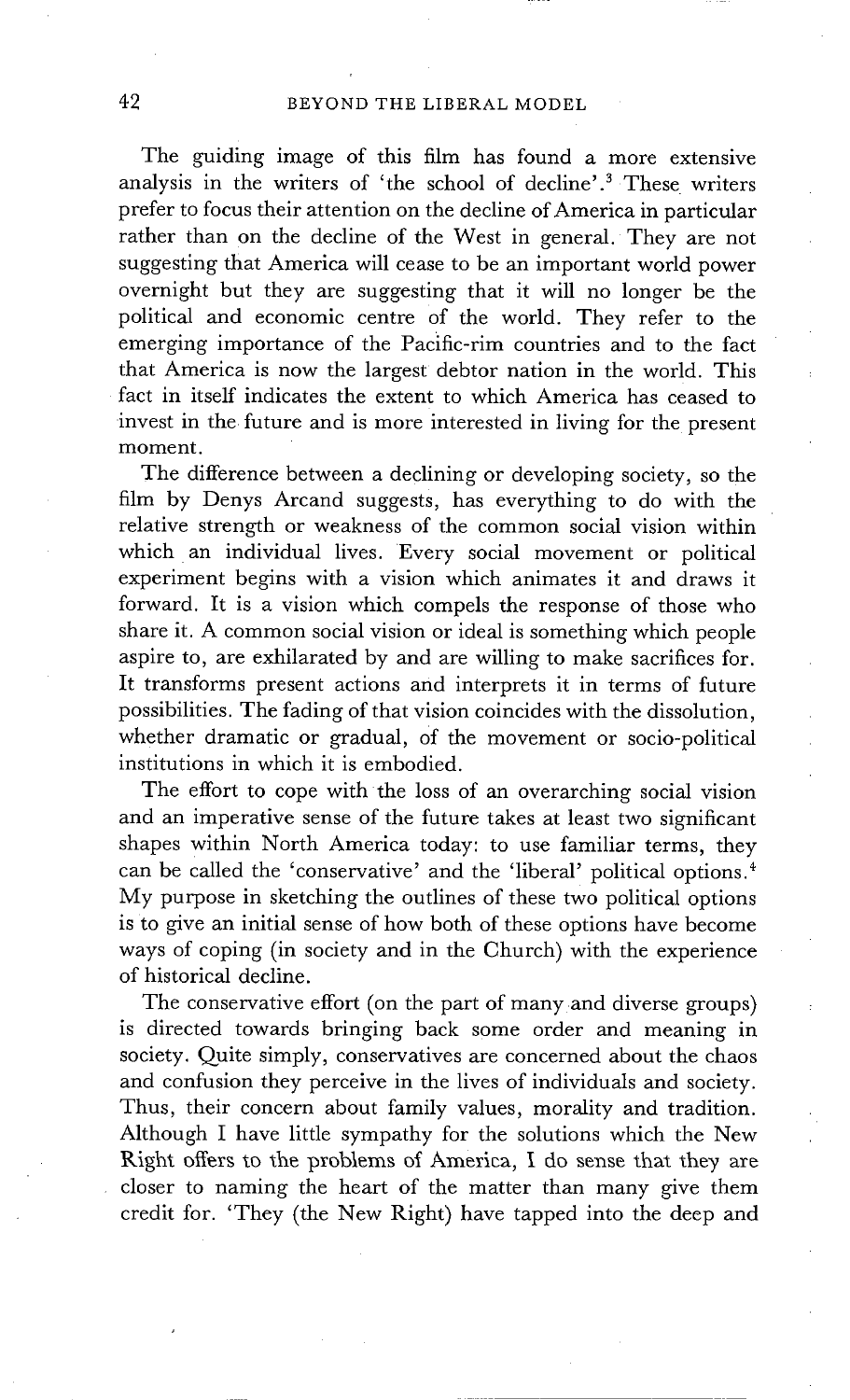legitimate need of the American people for a sense of direction, meaning and commonly held values in public life.<sup>'5</sup>

However, this conservative effort at coping is doomed to fail for at least one important reason: a common social vision cannot be imposed. Such a vision arises through the creative, rather than the coercive, use of power. The coercive use of power is a characteristic pattern of an empire in the state of decline. Ultimately, the conservative way of coping with social decline blinds its adherents to the extent to which they are subtly perpetuating the patterns of decline even as they attempt to come to grips with its disintegrating effects.

In order to understand the inadequacy of the liberal attempt to cope with the experience of historical decline, it is important to examine some of the limitations inherent in the original assumptions of liberalism. 6 Liberalism is based on a philosophy which flowered in the nineteenth century and which served to articulate the 'beliefs' of the emerging economic order of industrial capitalism. Liberalism saw the 'free market' as an interaction of conflicting individual interests which would eventually result in the greatest good for the greatest number of people.

Liberalism did not then, and does not now, begin with an integrating Vision of the whole but rather with the assumption that the individual is the starting point in economic, political and social arrangements. This is a world-view based on the belief that the common good shall result from the self-actualization of each part. Thus, liberalism is inherently sympathetic to pluralism and stresses the social virtues of tolerance and respect for individual rights. The role of government in a liberal society is that of managing and balancing the various conflicting interests in the economy and society. This is a facilitational rather than a directional role.

The contributions of a liberalism to western civilization have been many. Its emphasis on freedom of conscience and the tolerance necessary in a pluralistic society can be fully appreciated only when one recalls the various forms of authoritarianism that preceeded it. Yet, however much we may appreciate this, the limitations of liberalism are becoming more obvious. This is most evident in the area of the economy. Liberalism works as long as the economic pie keeps expanding enough to sustain the belief that there will eventually be more for everyone if the market forces are allowed to have their way. Liberalism falters, as it is today, when the economic pie begins to shrink. In a situation of scarcity, liberals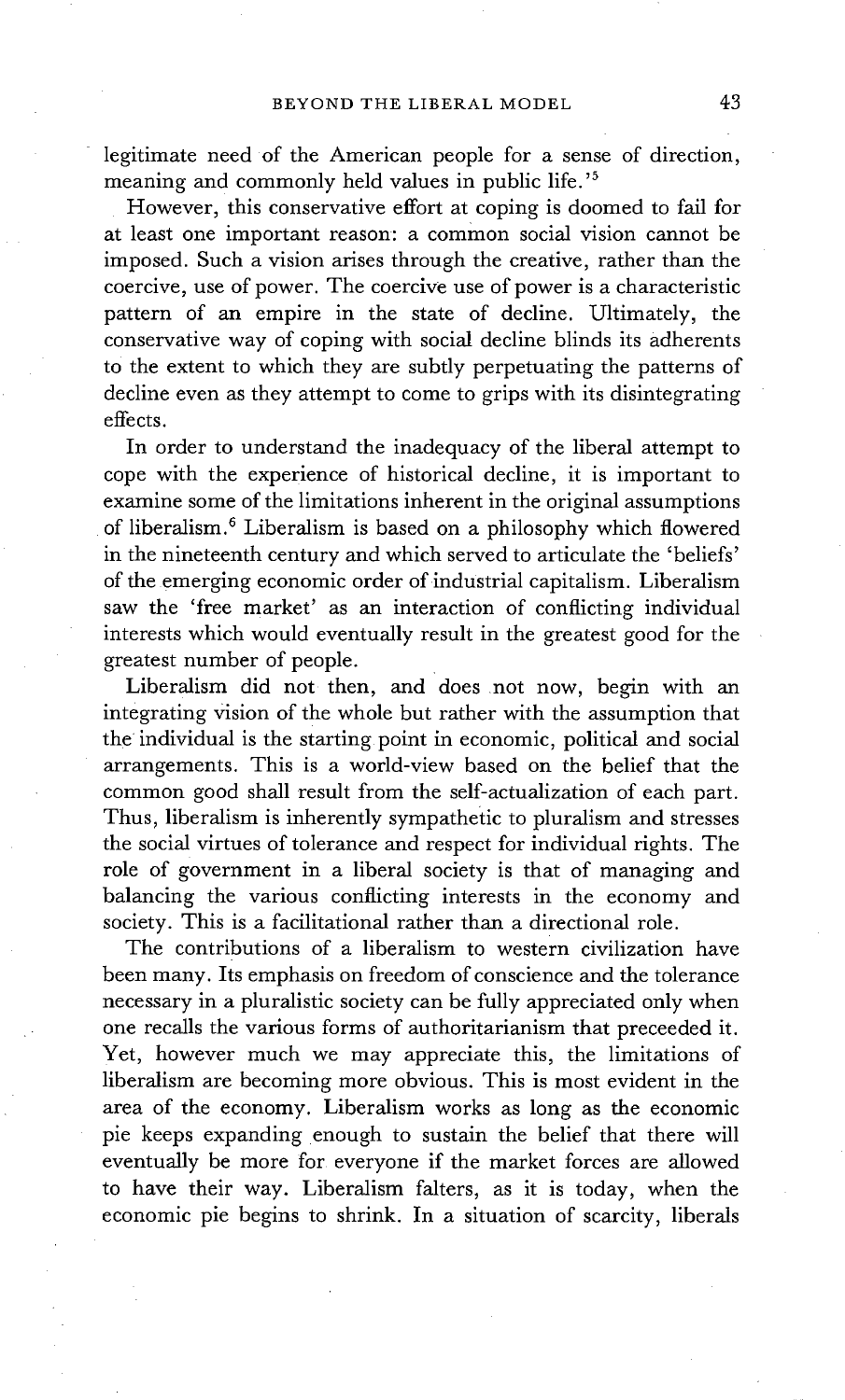are faced with the necessity of making a choice between the benefits to some at the cost to others. But what would be the basis for such decisions? Bereft of any common social vision, there is little basis for appealing to anything beyond self-interest.

This leads us to consider the most serious limitation of liberalism as a way of coping with a process of historical decline--its intrinsic inability to respond to the very deep human need for a common meaning and vision. People cannot live by freedom and tolerance alone. When 'the original concern with meaning is frustrated, we turn to pleasure or power'.<sup>7</sup> Liberalism contributes to the cause of the crisis of meaning in the West without offering any way of resolving that crisis.

Liberals are inherently suspicious, at this time, of any attempt to impose an order on society and seek to retrieve some sure space for individual freedom and development. However, this liberal way of coping with historical decline ultimately perpetuates another pattern of a declining empire-the disintegration of common meaning. 8

Liberals and conservatives today are alike in that their patterns of coping with the decline of the empire mirror within themselves the patterns of that declining empire. As such, they offer no hope, no alternative for the future.

#### *Coping with disintegration in religious life*

It is tragic, but all too often true, that liberals and conservatives in the Church are so busy fighting each other that they lose sight of how both groups reflect and even reinforce the patterns of decline in the culture.

My sense is that the liberal and conservative ways of coping with the loss of a common vision are present within most religious congregations, to a greater or lesser extent. (Although it is true that all congregations have a statement of charism or mission, few of these statements are really operative visions which compel passionate generosity and energetic self-sacrifice.) I will mention briefly one of the conservative patterns of coping and move then to reflect more on the liberal ones.

In the face of the experience of decline, conservatives seem more tempted to try to manufacture some sense of order in a situation which they perceive as chaotic. Within North America, this attempt at ordering rarely involves the blatant exercise of authority to achieve the desired result. More often than not, these conservative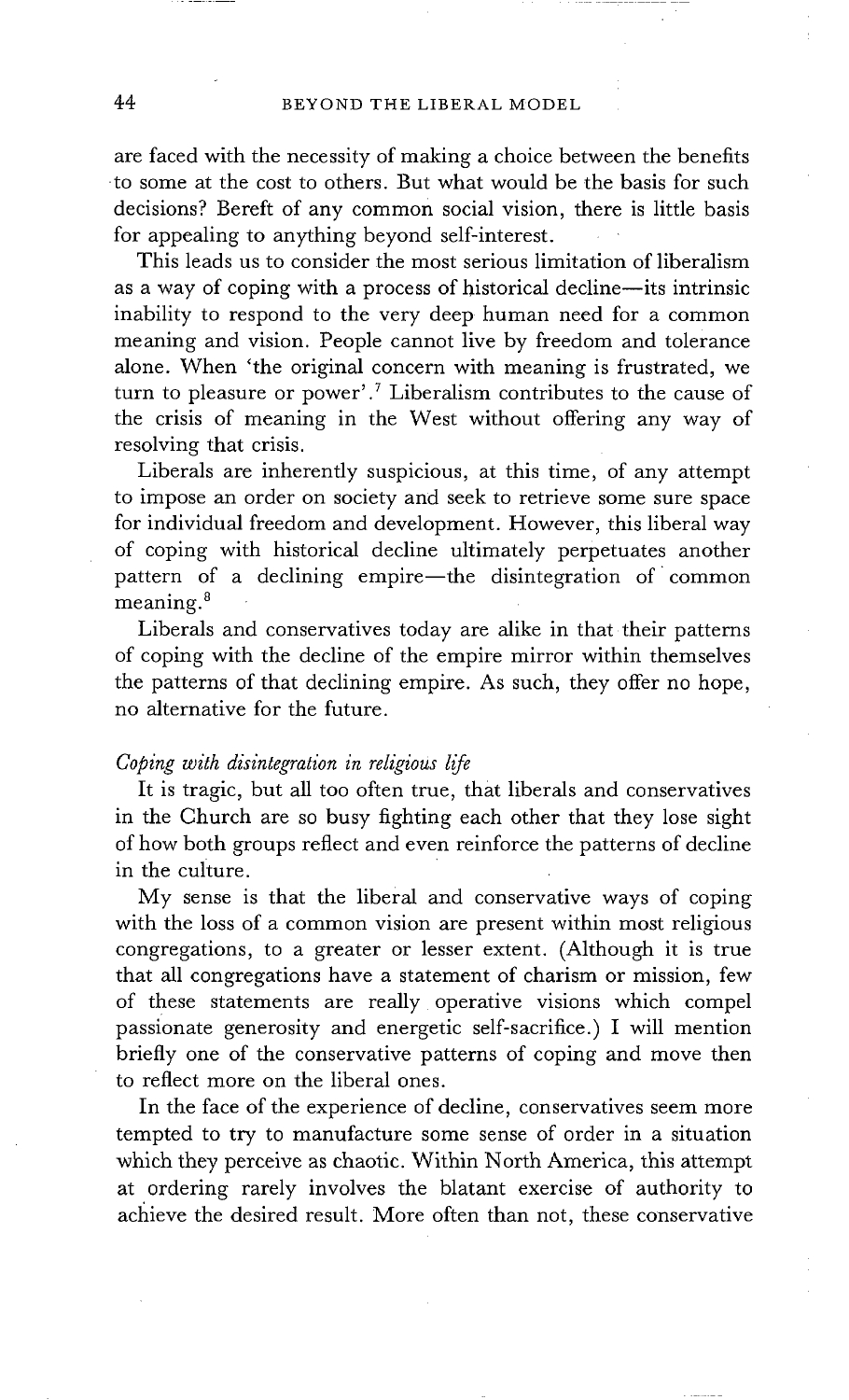efforts (which can exist in even the most liberal congregations) become an attempt to order the world--through paper. Papering over the cracks in meaning: many papers with guidelines, procedures and structural precisions become the means used to bring a certain order into a congregational house. This effort to order and clarify may help to conserve some of the energy being sapped by confusion but it does little to re-energize a congregation. The history of most communities suggests that only a shared sense of vision brings real clarity and a sustained sense of direction.

In my work as a resource person for several more liberal congregations, I have noted some patterns which indicate the ambiguities of trying to operate in a time of decline (declining numbers, declining financial resources etc.) in the absence of a vital and common sense of meaning:

1. Statements of mission or charism which are vague and general enough to include all the various interests in a congregation.

2. Difficulty in making choices, particularly in the area of long term planning, because there is no deeply shared vision upon which to base these choices.

3. An emphasis on the personal growth and development of the members. A tendency to interpret community in terms of the needs of the members, work as an individual project and spirituality as a private concern.

4. The near impossibility of sustaining corporate commitments.

5. An increasing difficuky in finding persons for leadership positions. This is not surprising since the service of leadership, by definition, involves a care for the whole.

6. An emphasis on the liberal virtues of leadership: tolerance, respect for the person, openness to new possibilities. The need for leadership skills in the area of balancing and reconciling (managing) the various interests in a congregation.

7. If liberal-type leaders cannot easily be found, a congregation may sometimes opt for electing leadership groups which are inherently 'balanced', i.e. representative of the various interest groups within the congregation. It is one way of ensuring that no direction will be taken and few real choices will be made.

8. A strong belief that most problems can be solved by improving group dynamics and communications. Salvation by interaction.

9. Resolving conflicts through negotiation and compromise. Because there is no authoritative vision within which to resolve substantial conflicts, liberals tend to negotiate or compromise or to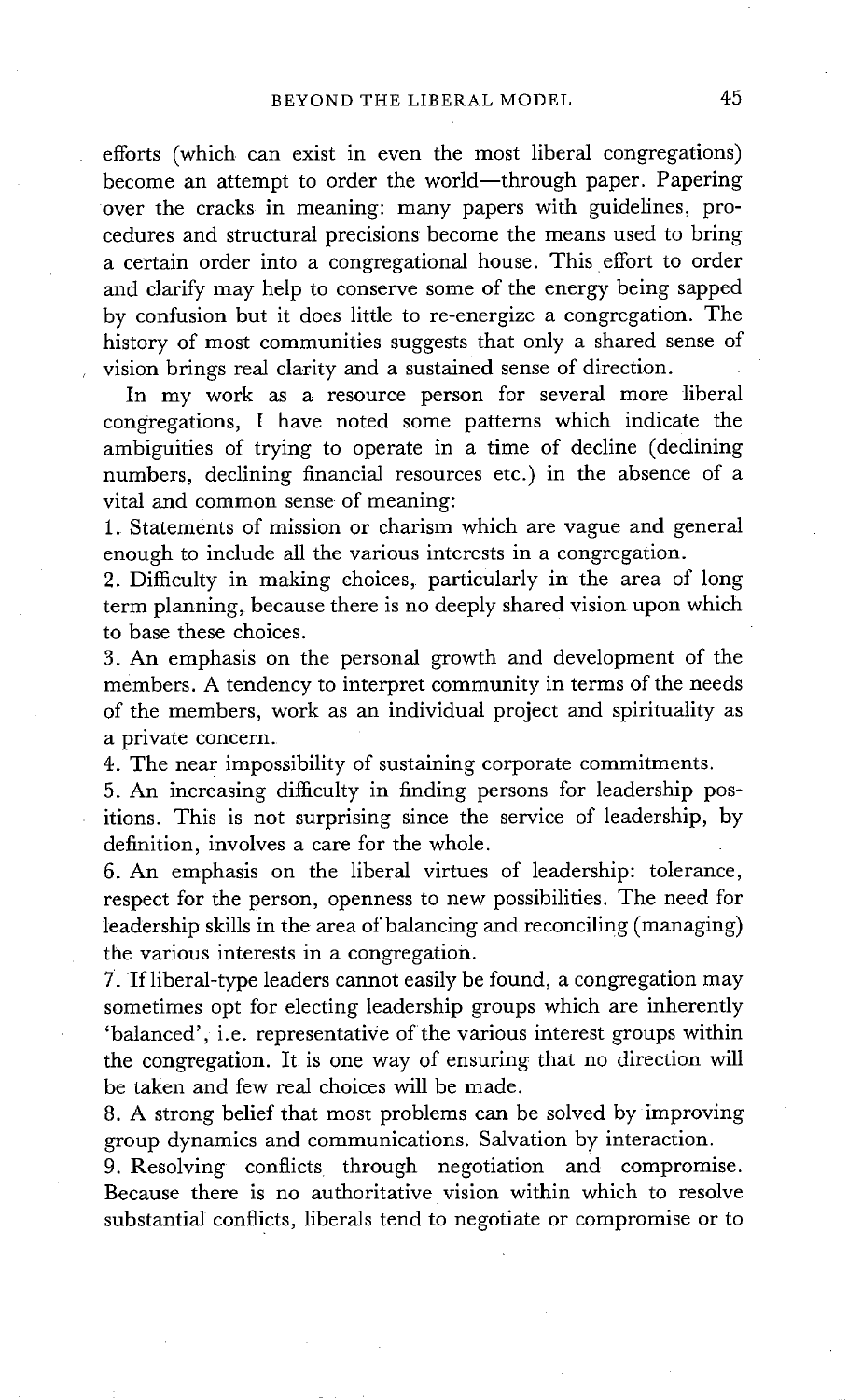legitimize all sides of the conflict by expanding the range of options within a given congregation. This diffusion of conflicts may create a temporary sense of harmony but it also tends to diffuse the sense of common meaning even further.

10. Difficulty in establishing a formation programme which engenders the support of all the members. Because there is usually such a diversity of models of religious life within a liberal congregation, there is no one model of formation which will satisfy all the various visions of the future.

11. A concern with the uses and abuses of authority (models of government etc.) because there is no common authorizing vision to which all members can refer.

12. A tendency to be more critical of the conservative Church than the culture in which the congregation is situated-it is difficult for a congregation Which has internalized the cultural patterns of liberalism to be critical of that culture.

13. Basing corporate identity on a shared past or on personal relationships in the present. In many liberal congregations it is the shared future which is in question.

One could go on. However, it may be important to reflect a little more deeply on the deeper dilemmas created by the emphasis on pluralism within the liberal model. This pluralism was a significant and much needed step(at the time of Vatican II) beyond the stifling uniformity which was present in the more traditional model of religious life. Twenty or so years later, there is reason to wonder whether this pluralism has become an end in itself-a pluralism without purpose.

Liberal communities tend to be extremely tolerant of a wide variety of lifestyles and ministries. In some congregations this pluralism has become so great that it is difficult to see what remains in common in any vital sense. Members have some vague sense of belonging to a group. This sense of belonging is usually sustained by a vague ethos or spirit, by memories of a shared history, by a sense of responsibility for the elderly members and by personal relationships with those who are co-workers, co-inhabitants or likeminded allies. But belonging is not the same as commitment.

The resulting unity is often the most minimal sense of unity which is easily fractured by any issue or reality which demands a corporate choice. It also results in what Michael Crosby has called a 'moral minimalism' in the shared realities of the everyday.<sup>9</sup> Liberal communities are held together by an agreement, stated or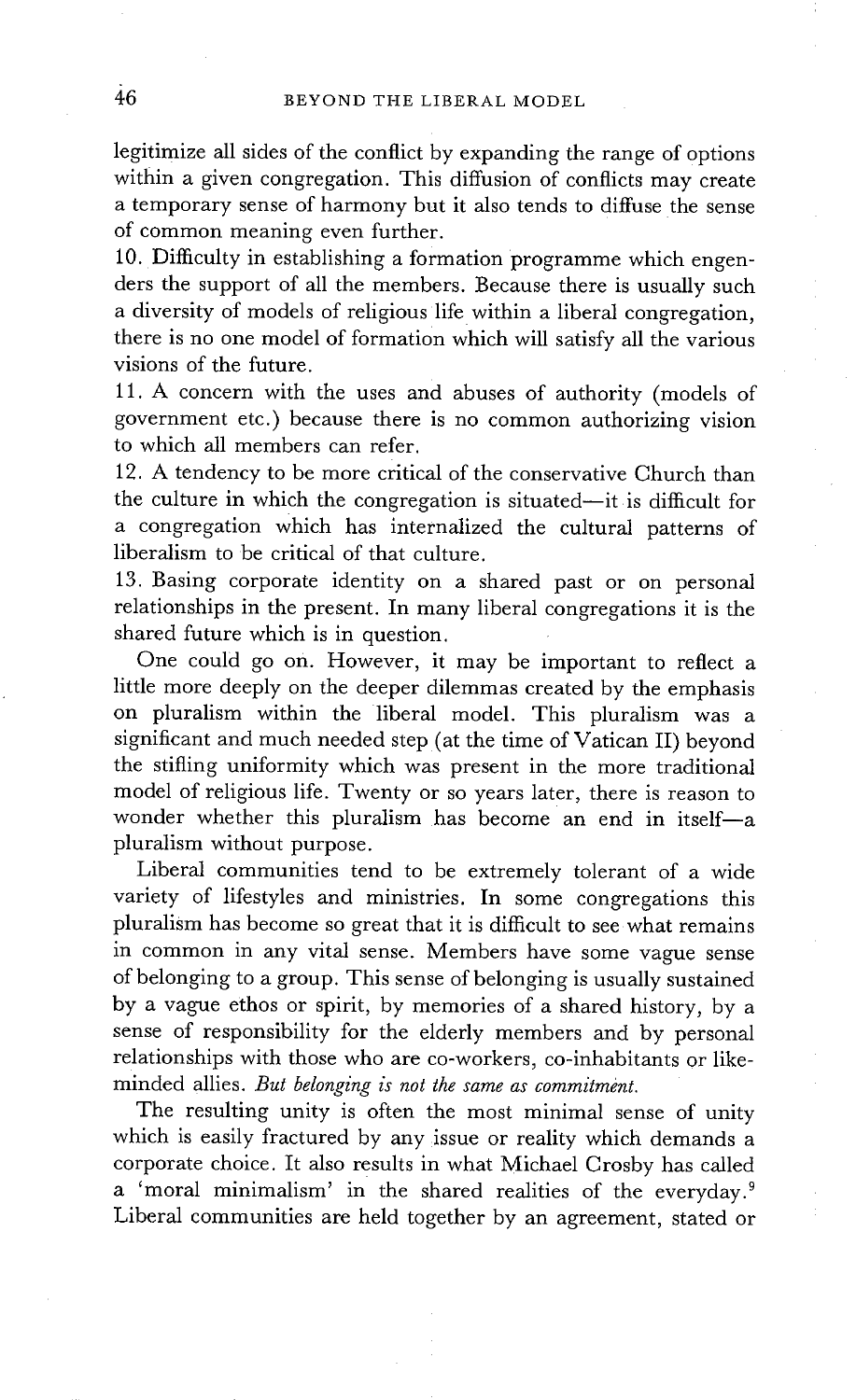unstated, to do the minimum together. Soon the minimum seems to be the normal requirement of belonging to a religious community. We become content with a few meetings, a few times of prayer and an occasional party to sustain our sense of belonging. Anyone who wants to do more is labelled a fanatic. The problem in some liberal congregations is not that members are 'dropping out' of religious life but that they are merely 'dropping in'.

Let me relate a conversation with a sister who did leave her congregation recently. 'I left,' she said, 'because I had no reason to stay'. This is one of the starkest statements I have heard of the crisis of meaning in the liberal model of religious life.

One Other conversation reveals the dilemma of more liberal religious life at this point. A former provincial said to me, 'We are treading water. We don't want to go back but we don't know where ahead is'. Conservatives may dream the impossible dream of going back but liberals are caught treading water. However, it would also be an illusion to think we can keep treading water for long. We will either start to go with the cultural flow of things or just get tired. What would it mean to go ahead? To go beyond the liberal model of religious life?

#### *Discovering new meaning*

At this point in the history of religious life, we are in an inbetween moment, a 'dark night', when the former models of religious life are disintegrating and a future model has yet to become clear. The conservative model of religious life no longer seems viable except for a very few groups. However, as the memory and vitality of this conservative model begin to fade, some of the energy and legitimation of the liberal model begin to wane. Those who have a vivid memory of the traditional model of Church and religious life seem more clear about the value and significance of the liberal model of religious life. But does the liberal model make sense in itself, i.e. without reference to the more traditional model? There are those who, like myself, never knew the traditional model or never knew it for long. We know the liberal model was launched from the base of traditional religious life, but we are beginning to wonder whether there is enough fuel in the liberal model itself to take it very far. To use another metaphor, we are beginning to feel that driving a liberal model of religious life is like driving into the future through a rear-view mirror.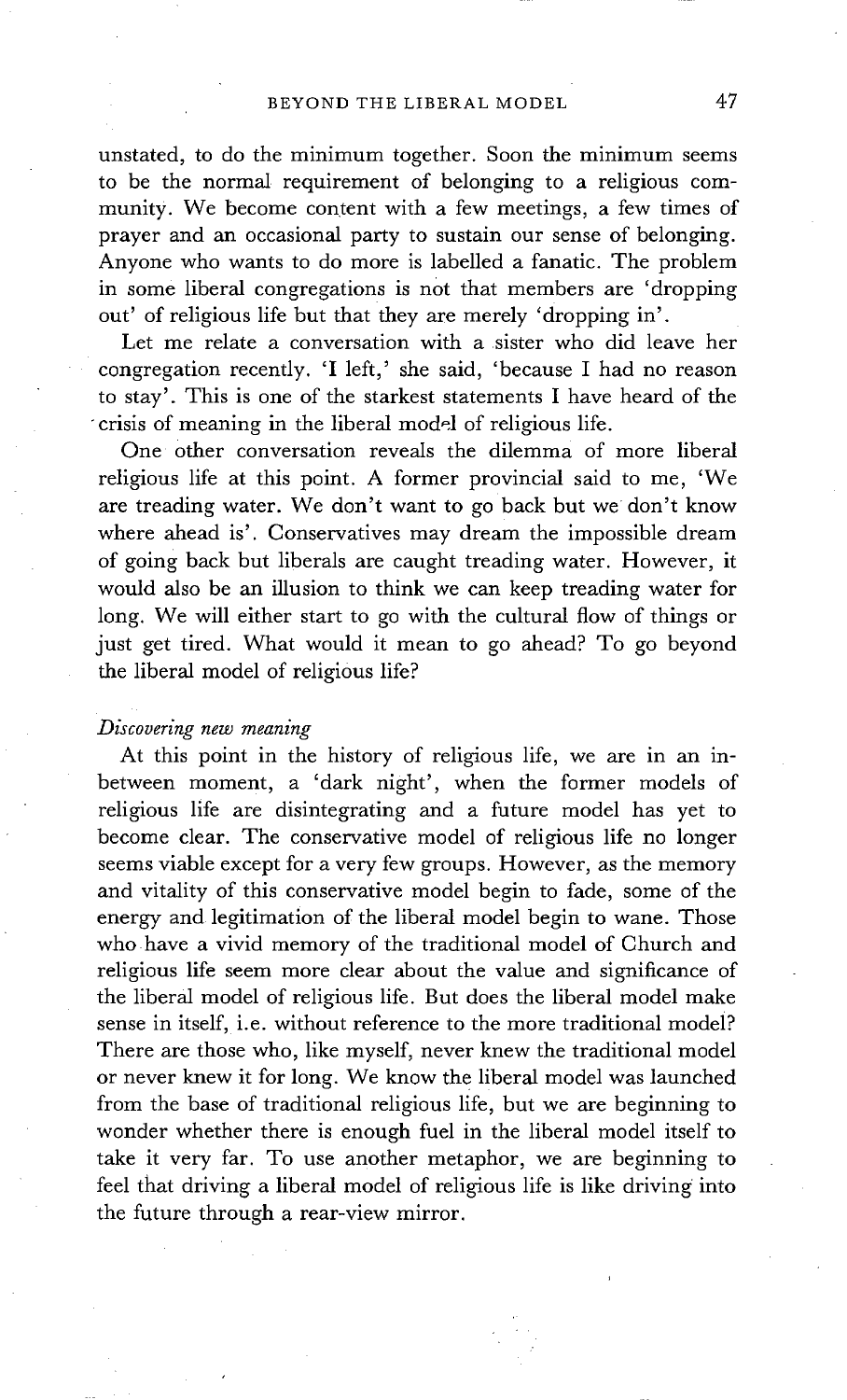Our challenge is to learn how to be in this dark night in a way which opens up the possibility for the future. It is all too easy to attempt to escape the uncomfortableness of this time by manufacturing different projects or programmes in an effort to try to fabricate some sense of meaning and purpose. It is also tempting, in both liberal and conservative congregations, to try to see formation as the way of providing sense of the future. The over-investment of energies in formation can indicate that a congregation is expecting the process of formation to compensate for the inability or unwillingness of the members to face the challenge of creating a future together.

None of this will resolve the crisis of meaning in religious life at this time. Meaning is not something which can be manufactured. It is something which can only be discovered. There are perhaps two attitudes which are important in engaging in the search for a new meaning in religious life. The first would be an attitude of trust-the belief *that* there is meaning in this in-between moment even if it is not clear exactly *what* this meaning is. This is not a better or worse time to be in religious life. This is the only time in which we are called to become disciples of Jesus. This is our time, our *kairos* and, in the end, God's time. The second attitude would be the honesty involved in saying what has become meaningless in religious life. Paradoxically, by refusing to give meaning to what has become meaningless, we can help to restore some sense of what could be meaningful. In marking out the limits of meaning, we set a certain boundary to meaninglessness.

In order to discover meaning in a dark time, we also need to discover those places or spaces which help us to position ourselves, as it were, for the future. Our challenge is to discern where those spaces are now. Where does the future claim us as its own?

Within the limits of this article, I will briefly indicate two ways in which we can place ourselves in a position to discover the meaning and future of religious life.<sup>10</sup>

#### *Placing ourselves together in prayer*

If we grant that a vision, a shared vision, of the future must be discovered rather than fabricated where will it come from? It will come from the deepest level of our lives, from the level where our communion with God coincides with our community with others. This is the level of life which is far deeper than the conscious levels on which we usually live (the psychological or social levels). We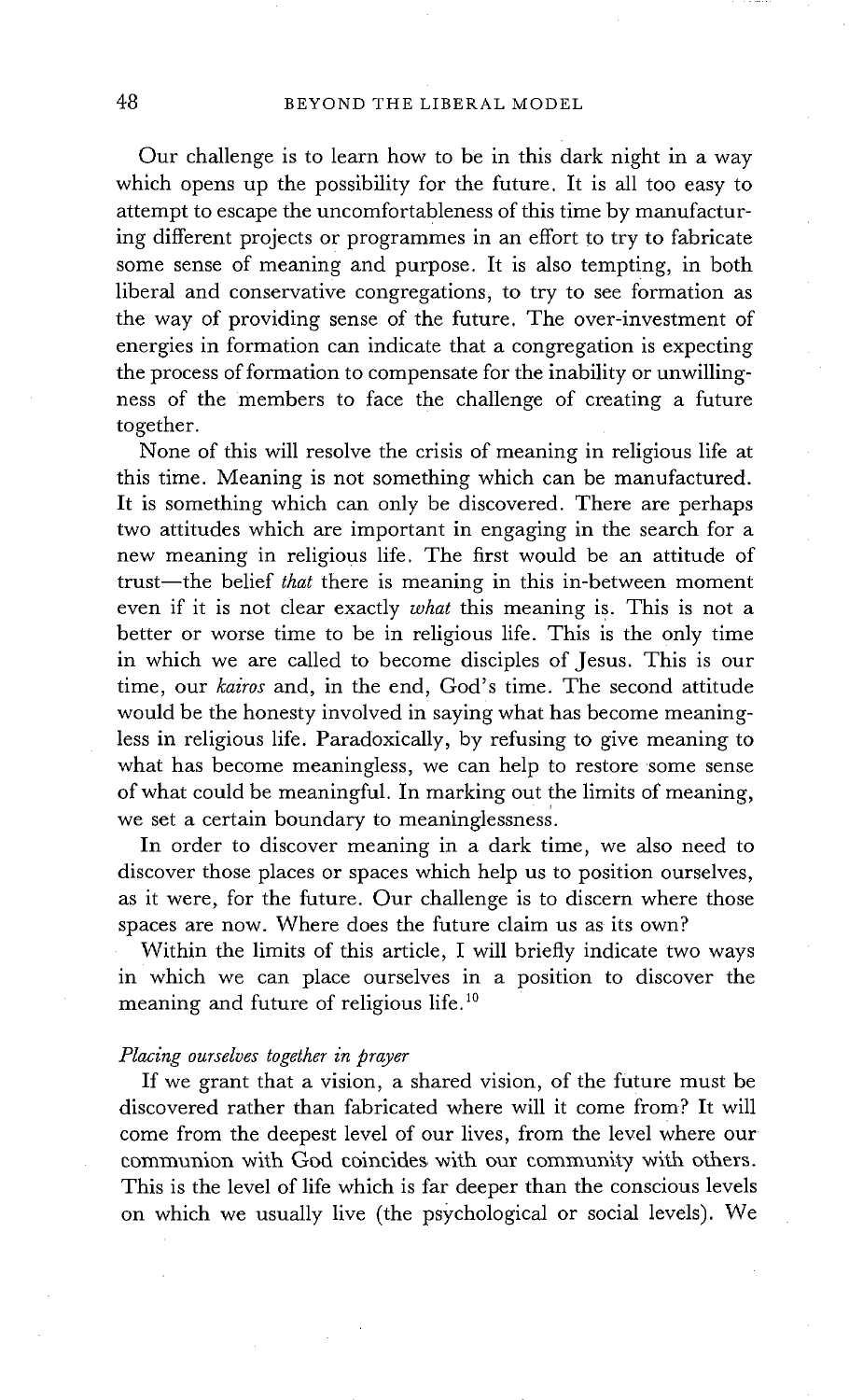need to believe in this and act on this belief. We need to be together in prayer regularly and for a very long time. This implies far more than 'shared prayer' which tends to move on a more conscious level. A common vision is more 'than the sum of the private dreams of the individuals who call themselves a community.

This prayer must be nourished by the symbols and stories of our faith. We live in a culture which so stimulates our imaginations that our souls are left too numb for visions. Consumerism leaves us with a craving, not for visions but for illusions. Our imaginations are being stunted, our hearts weakened and our souls shrunken to a shadow of our truer selves. We need to nourish an alternative imagination by a frequent reading and praying of the scriptures. Then it may be more possible for these stories to merge with our own story and transform our unconscious from within. A space opens within from which we discover the possibility of co-authoring a vision which is authoritative.

When we pray together, in silence or through the words of scripture, we hold ourselves in readiness for a vision. Perhaps we need to reflect more on the conditions which create the readiness and willingness for visions. Visions are more easily recognized when they are awaited, longed for and expected. If community is only functional, a base of mutual support for ministry or personal growth, we will probably be content with a functional future. At the functional level of our existence we may become co-workers, co-ministers, co-inhabitants but we will not become co-authors of a vision for the future.

#### *Placing ourselves together on the periphery*

We can also position ourselves to discover the future by taking our place with those on the periphery of the empire, with those who are more powerless because of their distance from the centres of power. These are the people who know in their bones the disintegrating effects of the realities of a declining empire. These are the people whose future is most denied by the absence of a common social vision which would connect the threads of their lives with others. At the periphery of power, in places darkened by the shadow of the empire, religious are more likely to feel the need, the hunger and thirst for a different kind of future. Historically, new communities and new forms of religious life were founded on the periphery. And this remains true today-witness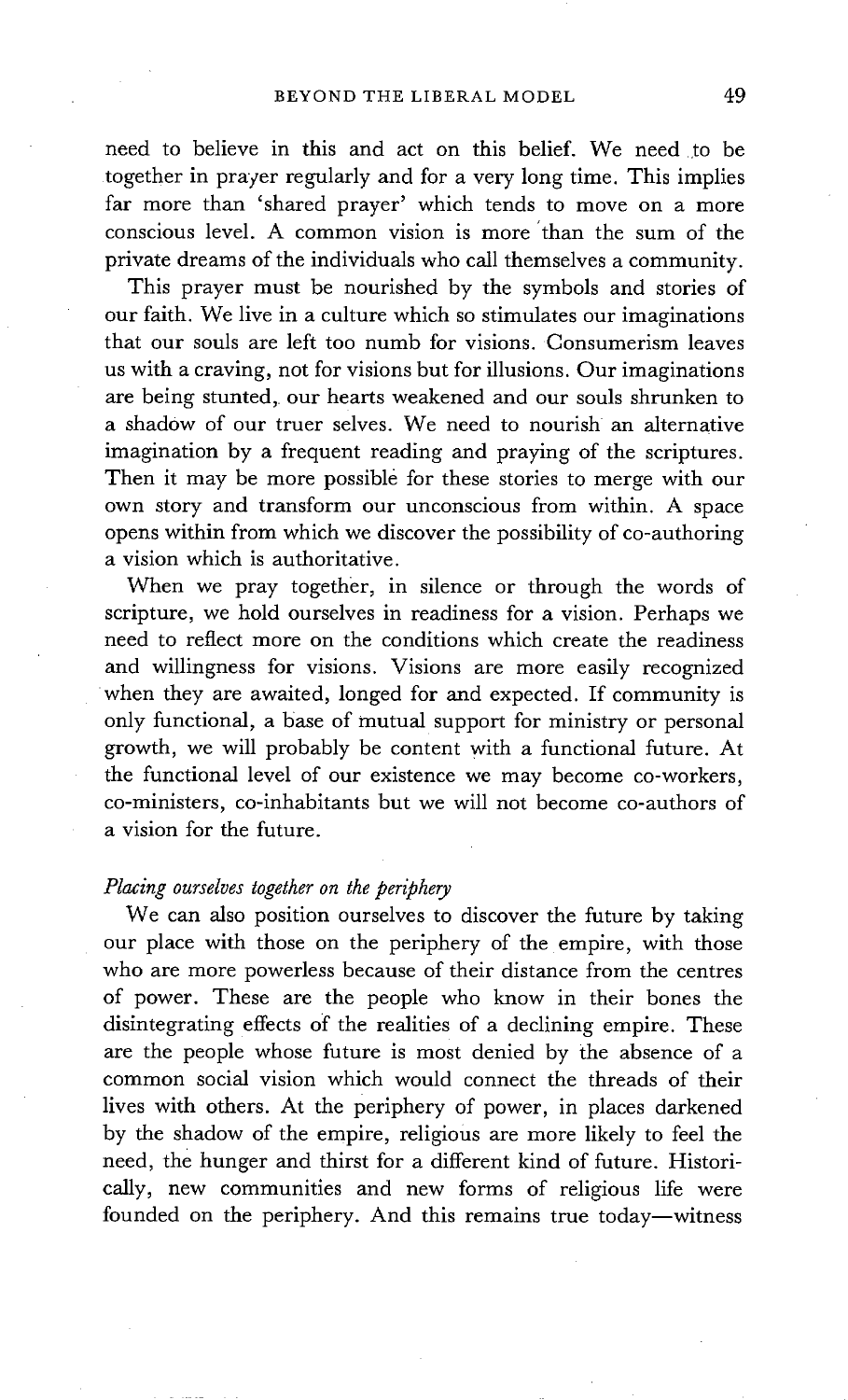the L'Arche communities for the mentally retarded and the Community of St. Egidio in Italy which serves the marginalized of the suburbs of Rome.

As long as we religious remain within the periphery of power, feeling neither very powerful nor totally powerless, we will continue to believe that we can cope. Liberals or conservatives, we will find a way to cope. We will keep on keeping on. We will not feel the acute need for a new meaning for religious life.

### *Loosening the bonds of liberalism*

All of this said, I want to suggest that the future of religious life will not be discovered by abandoning the liberal model of religious life but by moving through it with greater consciousness and passion. I have suggested that this liberal model is disintegrating as surely as liberal capitalism is disintegrating in the West. Yet, it is just possible that this process of disintegration could become a creative and consciously chosen process which may give birth to new forms of religious life or encourage the rebirth of existing congregations. There is a world of difference between drifting into disintegration, sometimes destructively so, and consciously directing that process of disintegration.

What could this mean concretely? I answer this question very tentatively in the hope that this will encourage others to at least consider this question seriously. A further liberalization of religious life could mean encouraging an even more *radical pluralism* than that which has existed until now. There are probably many models of religious life within most liberal congregations. However, the differences among these models has been minimalized somewhat in the effort to sustain the minimal unity of a congregation. As a result, there has been neither the energy nor the encouragement for these models to develop as genuine alternatives for the future. There is chaos in many religious congregations but it is a calcified chaos.

A liberal congregation could, for example, encourage its members to form similar groups of those who are committed to similar apostolic projects (peoples or issues), to a particular form of community or to a type of spirituality. This radical pluralism would indeed jeopardize the already minimal unity in a liberal congregation and just about everyone's sense of belonging. However, it may just foster a deeper and more dynamically committed unity within the smaller groups. This sense of unity would not be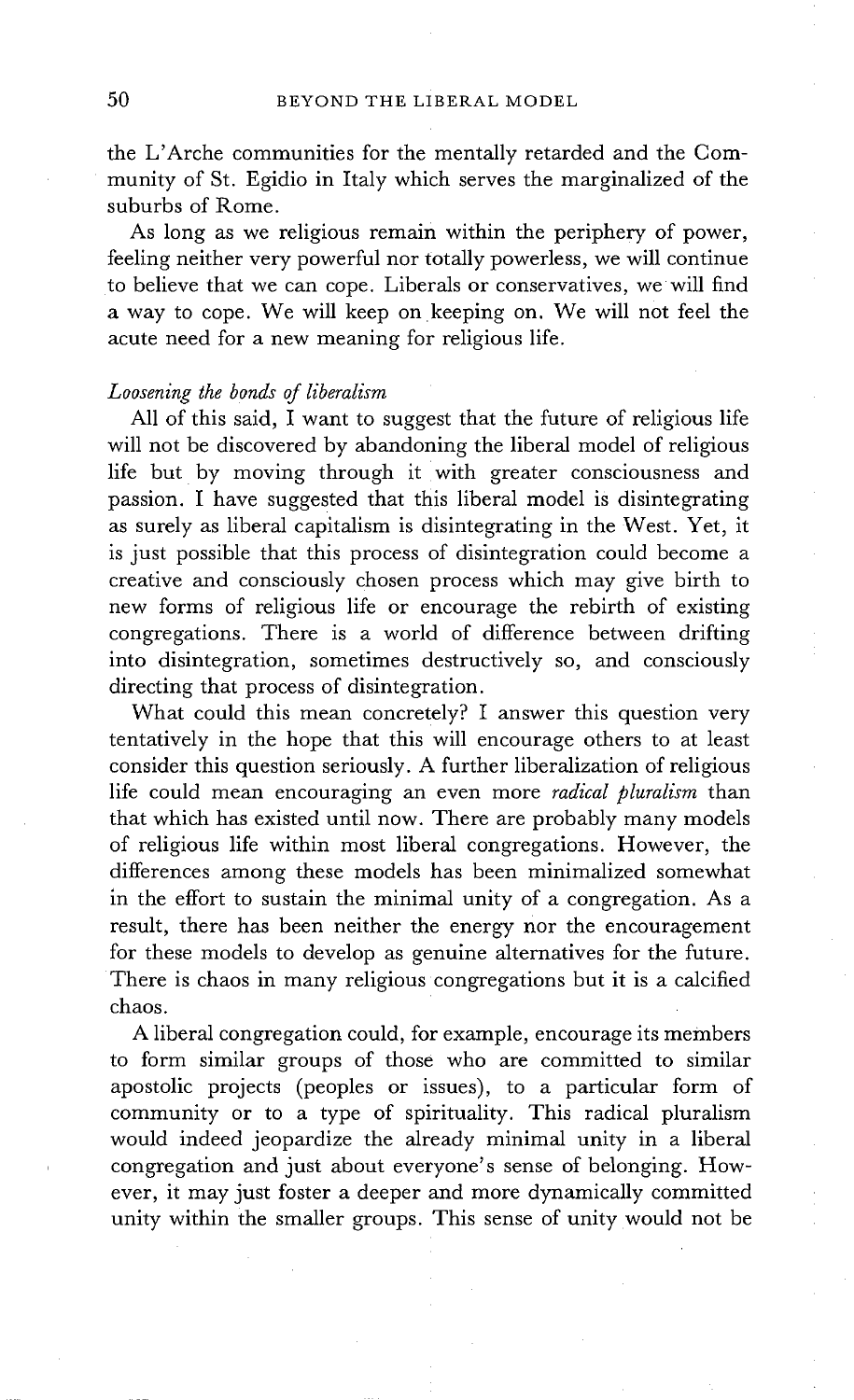imposed from without (as conservatives are want to do) but freely chosen from within the group.

This more radical pluralism would breed its own form of chaos but it could be a meaningful chaos if it were chosen as a way of redirecting and re-energizing religious life for the sake of the kingdom. If the commitment to radical pluralism were sustained for a period of time, then there would indeed be some movement in liberal religious congregations, and some of that movement would be 'ahead'.

Through the process of radical pluralism, some groups may continue to be animated by the charism of the original congregation. They may even bring new life and meaning to that charism. However, other groups may find the original charism fading as they become more distanced from the congregation from which they emerged. These groups may discover a new charism which constitutes them as a distinct group. Those groups who do not discover any sense of charismatic purpose would probably soon disintegrate or develop a pattern of survival. In the dynamic I have suggested, the smaller groups emerging from within a liberal congregation could be initially related to that congregation through its tradition and charism. However, there would need to be some distance in order for this radical pluralism to develop into genuine alternatives for religious life in the future. What would provide that distance? This is surely a most difficult question. However, my tentative suggestion is that these various groups would need a measure of independence from the original congregation in the areas of government, finances and formation. There could be no • radical pluralism if everyone continues to fall under the same model of government. There could be no genuine pluralism if groups do not have the responsibility of directing their finances according to their priorities. If this radical pluralism were allowed in the area of formation, it would locate formation in a more focussed way and would shift the process of incorporation from an emphasis on belonging to that of commitment.

I have emphasized the smaller size of these groups because I tend to agree with Michael Crosby that it is almost impossible for larger liberal congregations to reconstitute a dynamic sense of unity out of the wide diversity which has developed since Vatican II. 11 The maximum energy required for new beginnings cannot emerge from institutions in which manual commitments or vague visions have become the more normal basis for unity.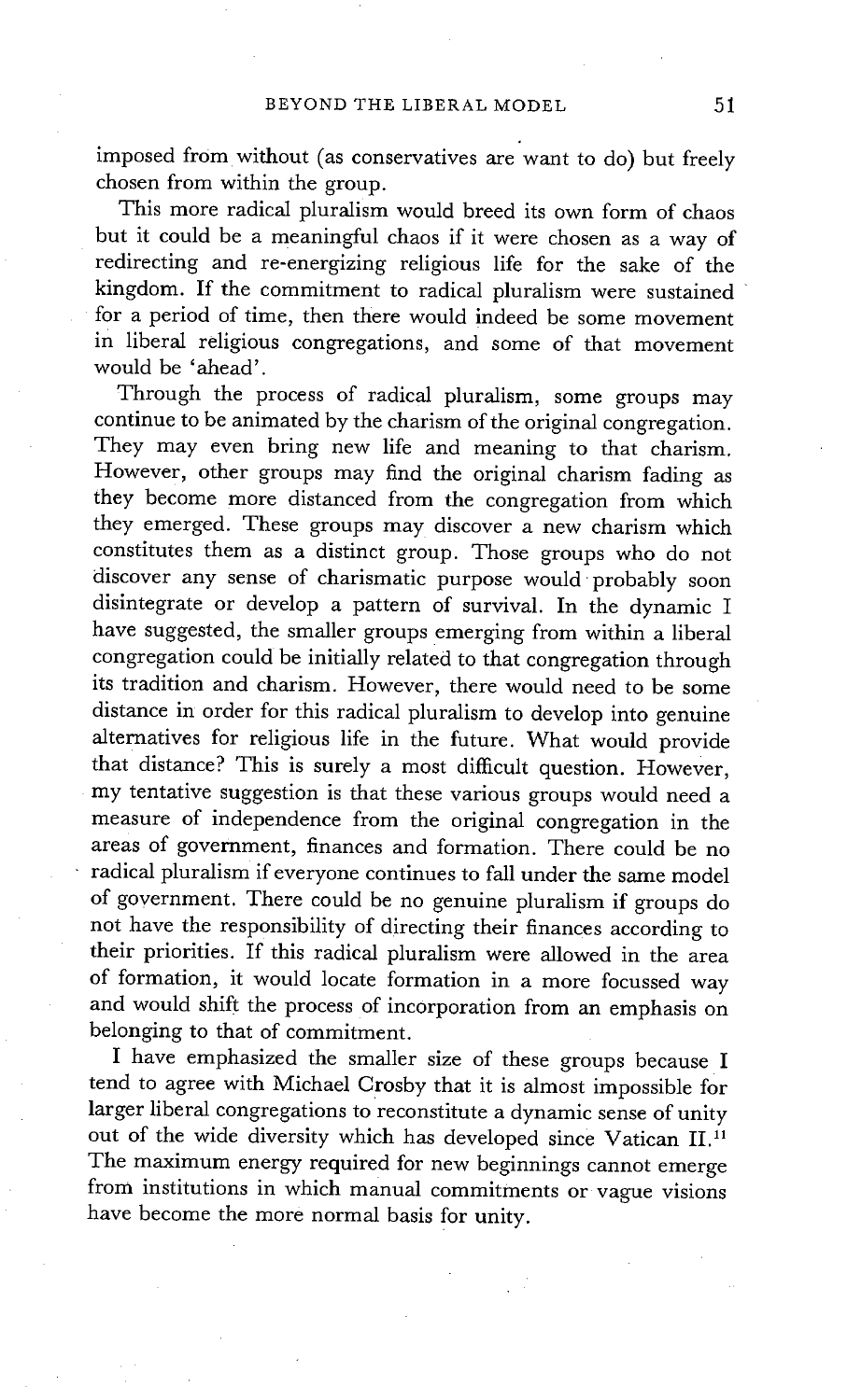My own experience as a member of a small group which founded a newspaper leads me to stress the significance of a group, rather than an individual, in the process of such new beginnings. This experience has helped me to understand grace or charism as a power or energy which is actualized in the in-between of life: inbetween persons and in-between persons and God. A charism is not a *thing* which is possessed by some and passed on to others. It is an energy, a dynamic, a power which cannot be contained or possessed. It becomes real and actual only when it is acted on, believed in and shared. To image grace or charism or power in interactional terms is also to acknowledge that there are certain requirements for its actualization. People must interact with God and each other and they must do so over a period of time. This kind of interaction is easier in a smaller group and more difficult in a larger group. Smaller groups are not necessarily weaker. Through dynamic interaction they may have the potential for great charismatic energy.

The question is whether more liberal congregations can do more than merely tolerate such new beginnings. This may depend partly on the extent to which a congregation has sounded out the depths of the possibilities and limitations of the liberal model. Perhaps more importantly, it will depend on that mysterious Spirit who means more than any model.

#### NOTES

<sup>1</sup> Sociologist Walter Russell Mead argues that the rise of the American empire coincides with the flourishing of liberalism from the groundwork laid by Roosevelt and Truman (1933-52). This liberal empire reached its peak, according to Mead, during the Kennedy-Johnson years. Mead describes the period after 1968 as the time of the 'decline of the liberal empire'. Cf Mead, *Mortal splendor: the American Empire in transition* (Boston: Houghton Mifflin Company, 1987), p 34.

2 Cf Peter Schmeisser, 'Is America in decline?', in *New York Times Magazine* (17 April 1988), pp 24-26, 66-68, 96.

<sup>3</sup> The leading writers of the school of decline are David P. Calleo of the John Hopkins School of Advanced International Studies, Mancur Olson of the University of Maryland, Walter Russell Mead of *New Perspectives Quarterly* and most notably Yale historian Paul Kennedy, *The rise and fall of great powers* (New York: Random House, 1987).

<sup>4</sup> Obviously, my description of either of these options must necessarily remain sketchy-as neither conservativism nor liberalism exists as some ideal and unchanging type. Their particular character is modified by many regional and national differences and by the issues which shape various periods of history. The conservative tradition in Canada, for example, if quite different from the conservative tradition in the United States.

5 Jim Wallis, 'A wolf in sheep's clothing', in *Sojourners* (20 May 1986), p 19.